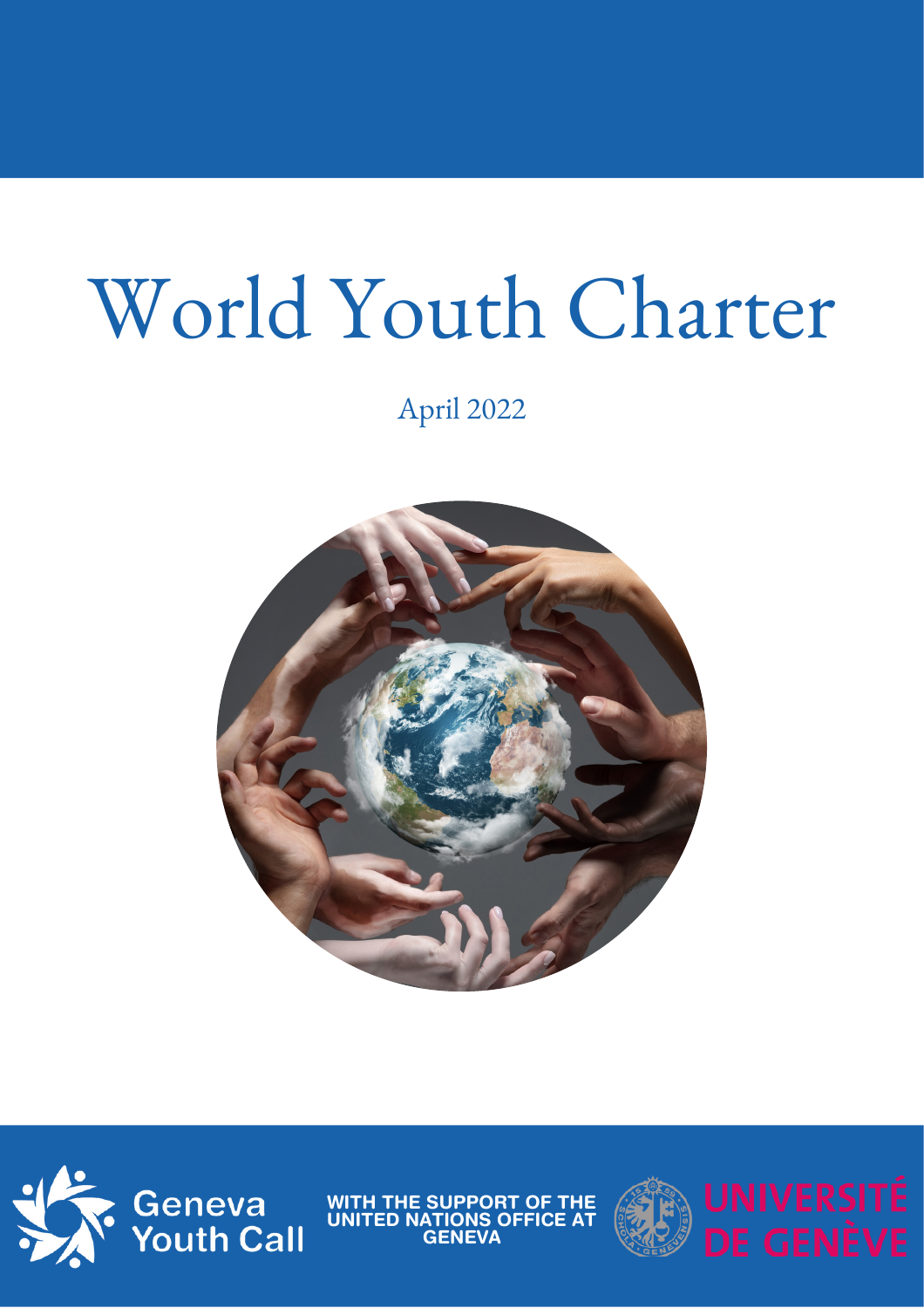## World Youth Charter Table of contents

| Opening                                       | $\overline{\mathbf{3}}$ |
|-----------------------------------------------|-------------------------|
| Preamble                                      | $\overline{\mathbf{3}}$ |
| Part 1: Core values                           | 5                       |
| Chapter I - Definitions                       | 5                       |
| Chapter II - The Youth's Commitments          | 5                       |
| Chapter III - Our Values                      | 6                       |
| Chapter IV - Supplementary Founding Documents | 7                       |
| Part 2: Vision                                | 8                       |
| Chapter I - Our Vision for the Youth          | 8                       |
| Chapter II - Our Vision of the World          | 8                       |
| Part 3: Actions                               | 9                       |
| Chapter I - Online Platform                   | 9                       |
| Chapter II - World Youth Assemblies           | 10                      |
| Part 5: Objectives                            | 11                      |
| Editable part: Solutions                      | 14                      |
| Chapter I - The Environment                   | 14                      |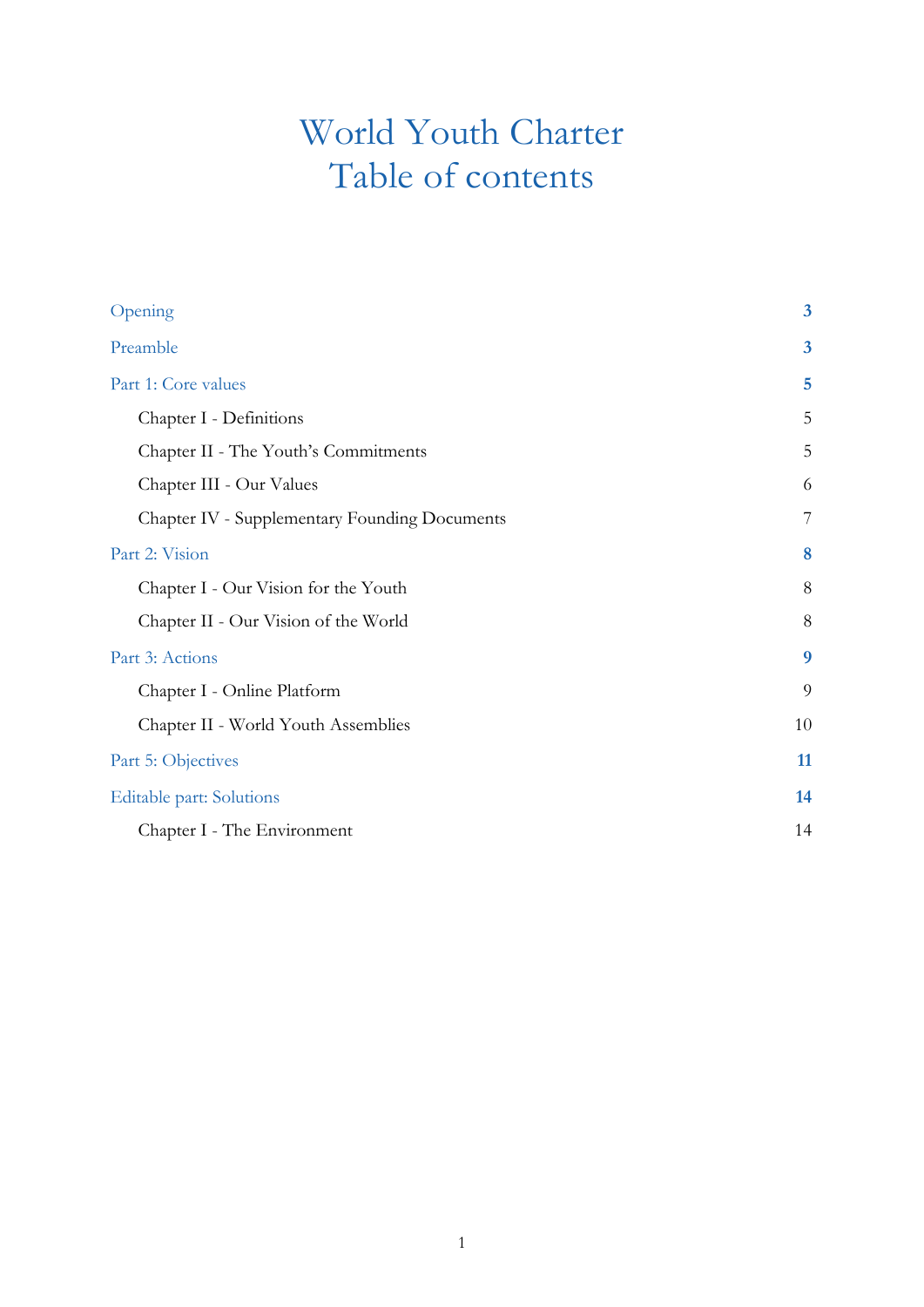## **World Youth Charter**

*àwa òdó se pàtàkì ni àwùjo èyin olùdarí wa owón, ę gbò ohùn ęnu wa ę gbò ìpè wa àsìkò ti to*

*the time is now for you to listen to young people for you to allow young people build a world that include them we are no longer silent we are no longer leaving the tune to play itself the piano is in our hands, we want to create a music of hope, of peace, of equality, of freedom and of a world they embrace us all*

*from Africa to Asia to Australia to Europe to North America to South America we are here with a song of sustainable development*

> *this is the music of the young people listen to us! écoute-nous ę gbò ohùn ęnu wa*

> > *Poem written by Karimot Odebode*

This charter was written by Joëlle Fuchs, Alexis Musumeci and Eva Luvisotto.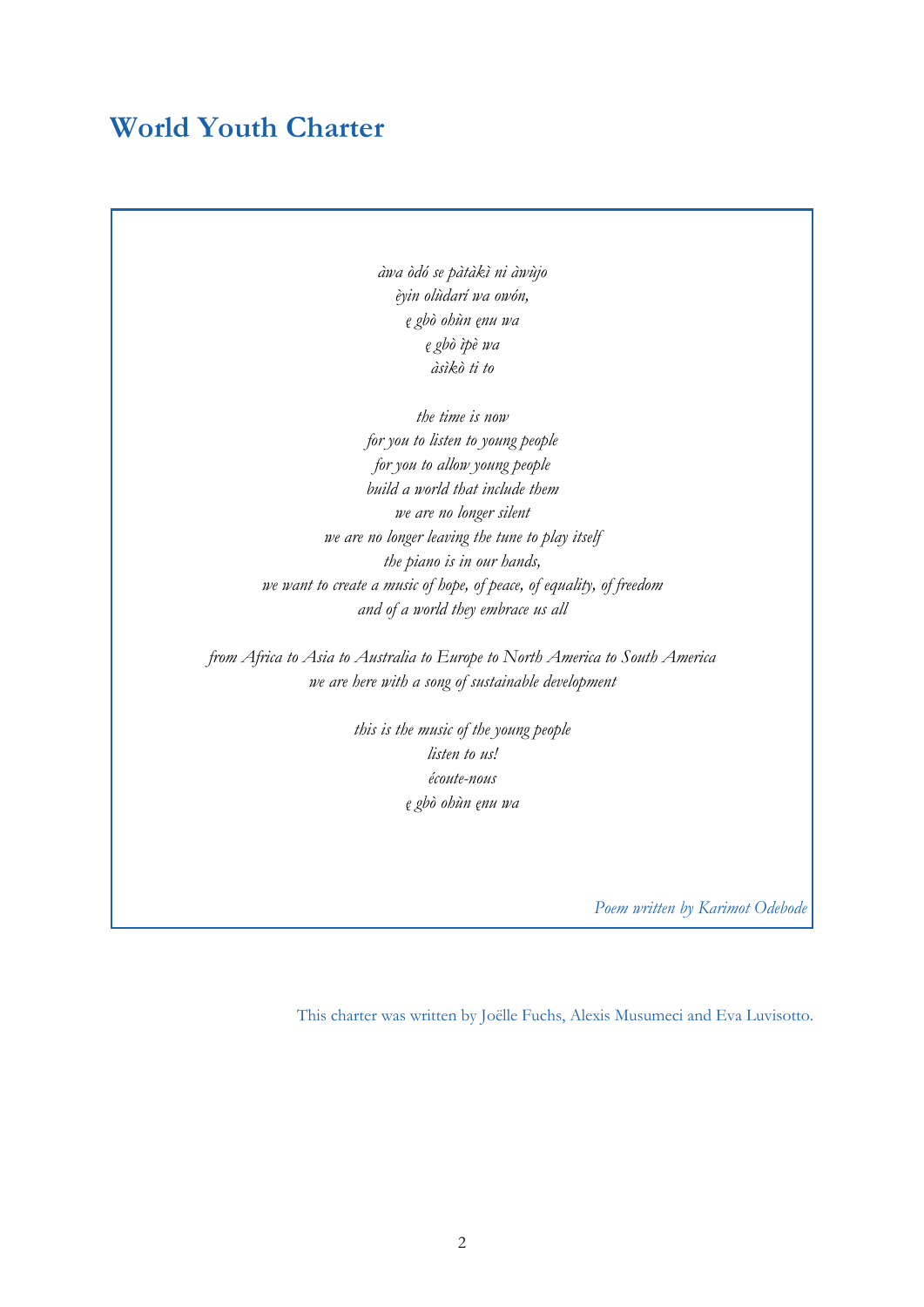### Preamble

#### **We, the World's Youth,**

Persons under the age of 30,

Representing half of the world's population,

Across the entire globe,

Sharing common values,

Call for the creation of a global youth movement,

To make our voice heard on the international stage,

To become involved in the decisions of tomorrow, and

To take the means of action required to do so.

#### **We, the World's Youth, speak up on the international stage,**

To assert our desire for peace, equality, and freedom,

With a mission is to oppose all attacks on human dignity and all manner of harm to the environment,

With a common ambition and desire is to go beyond the rigidity of processes based on limited, short-term government interests all while including diversity, which is representative of the reality of our world.

#### **We speak up,**

To demand the use of an approach anchored in seeking out and implementing sustainable solutions,

Via a collective response, the only means of addressing global problems, and

Via a system of innovation based on science, experience, communication, and mutual aid.

#### **We, the World's Youth, request that we be involved in making the decisions of tomorrow,**

Realizing the need for immediate action, as we, the present and future generations, who are suffering and will suffer the consequences of deleterious decisions and inaction,

Realizing that only (immediate,) collective, and coordinated action – by various stakeholders and based on inclusive, innovative, and democratic decision-making – can solve global problems and prevent social, economic and environmental degradation.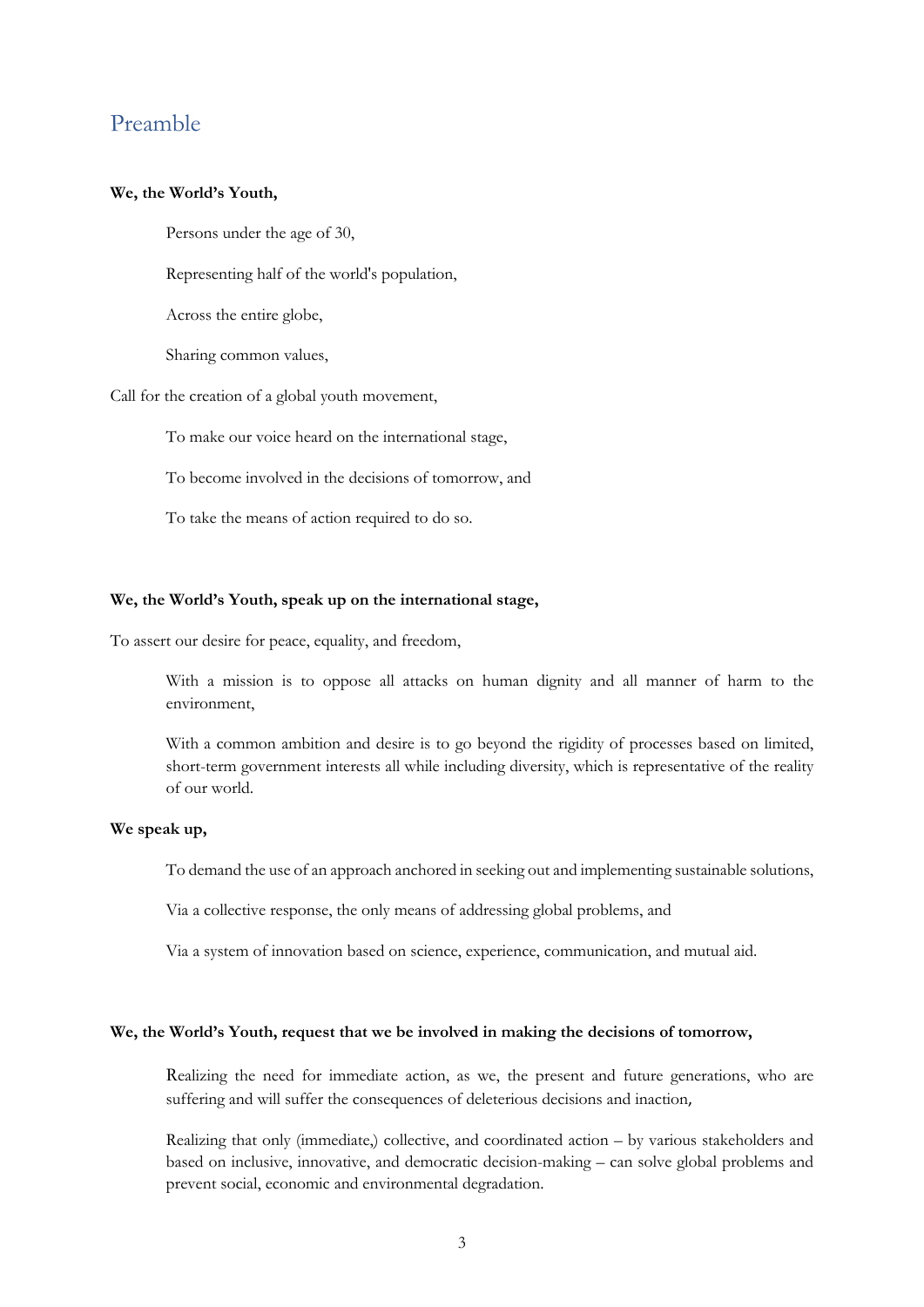#### **We, the World's Youth, call for our own means of action,**

Because the Youth has the power to reach all communities through coordinated action, free from national political ideas, serving common goals that transcend borders;

Because the Youth comes with a fresh perspective and new answers to address global issues;

Because the Youth of the entire world have the common aspiration to build a viable and desirable future and refuse to endure the consequences of yesterday without acting today.

#### **Today, a global youth movement is rising up to build a more responsible and equitable future.**

#### **We, the Youth of the entire world,**

Gathered here in the city of Geneva, the Capital of Peace and an emblem of the United Nations and multilateral cooperation,

Responding to the Resolution (A/RES/75/1) adopted by the United Nations the 21th of September 2020 on its 75th anniversary, by launching an international youth movement, whose mission it is to oppose all violations upon human and environmental dignity.

**Do hereby adopt this World Youth Charter.**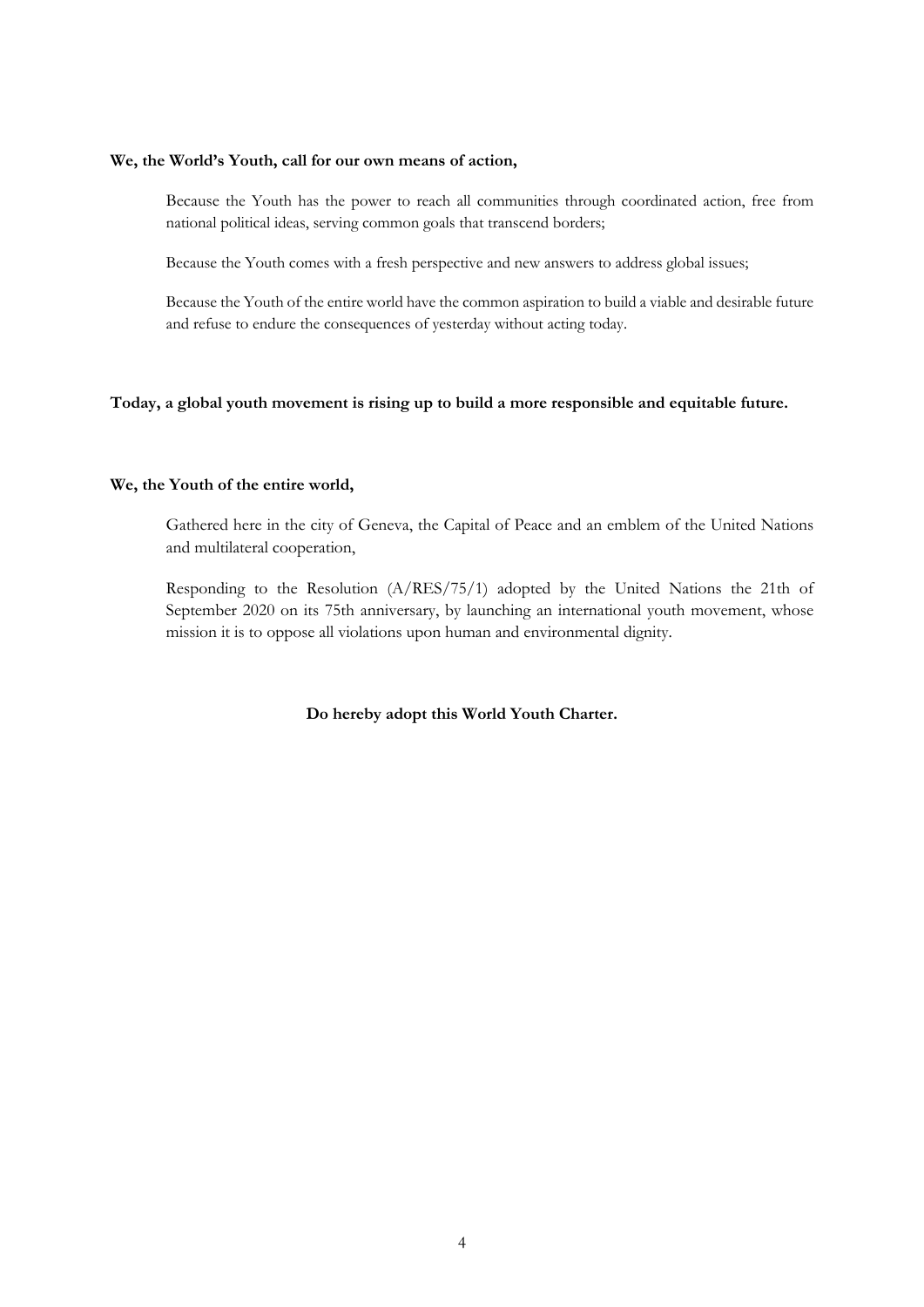## **Part 1: Core values**

#### *Chapter I - Definitions*

#### *Article 1*

"The Youth" is hereby defined as any person under the age of 30, regardless of race, colour, sex, gender, language, religion, political opinion, national or social origin or any other status.

#### *Article 2*

<sup>1</sup> Core universal values are those commonly recognized as preserving life, sustainability, solidarity and peaceful harmony.

<sup>2</sup> Core universal values include cooperation with Youth, respect for international law, especially human rights and international humanitarian law, promotion of peace, equality and non-discrimination, respect and preservation of the environment as well as overcoming national interests.

#### *Article 3*

For the purposes of this Charter, "the Youth" shall comprise the group of young persons defined in Art. 1 who identify with and share the core universal values defined in Article 2.

#### *Chapter II - The Youth's Commitments*

#### *Article 4*

The Youth undertake to adhere to all the provisions in this Charter.

#### *Article 5*

The Youth undertake to apply the provisions of this Charter and act in accordance with its purpose and essence.

#### *Chapter III - Our Values*

#### *Article 6*

The Youth undertake to uphold and respect the following values:

#### **1. Cooperation between and among young persons**

The Youth is taking its place on the international stage and participating in local, national and international decision-making processes. They demand to be included at the institutional level.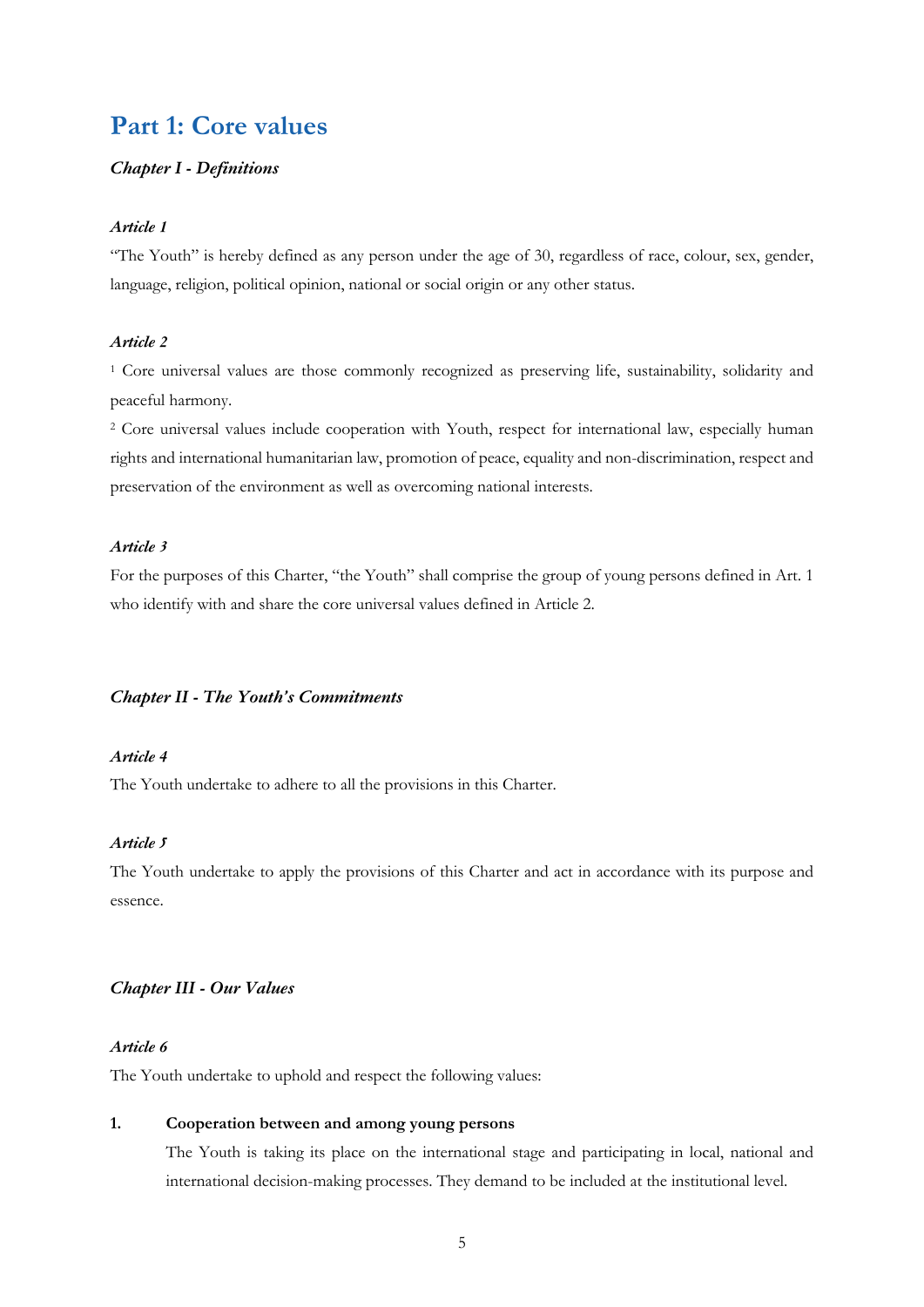#### **2. Respect for human rights**

The Youth undertake to promote and defend the human rights enshrined in the Universal Declaration of Human Rights. Defending and promoting each person's fundamental freedoms are at the heart of the Youth's goals, actions and concerns.

Because young persons are particularly vulnerable, they must receive special protection, their rights and needs must be taken into account.

#### **3. Promotion of peace**

The Youth undertake to defend and promote peace throughout the world. Any incitement to violence, hatred or conflict goes against the very essence of their values.

#### **4. Equality and non-discrimination**

The Youth condemn all discrimination on the basis of origin, race, sex, gender, sexual orientation, age, language, social status, lifestyle, religious, philosophical and/or political beliefs, physical, mental and/or intellectual differences.

The Youth promote inclusion and tolerance and foster ethnic, cultural, intellectual, generational, ideological, economic, social, sexual and gender diversity.

#### **5. Respect for humanitarian law**

According to the Geneva Conventions of 1949 and their Additional Protocols, the youth benefit from international humanitarian law on the conduct of hostilities.

In addition, young persons affected by conflict or other humanitarian crises must be informed, consulted and fully involved in all phases of humanitarian action.

#### **6. Respect for and preservation of the environment**

Environmental protection contributes to a healthy and sustainable society. All components of society must, in a concrete manner, function in accordance with the fundamental principle of sustainability.

Young persons will bear the consequences of environmental actions and decisions. For this reason, such issues relate to them more than any other generation and they must be involved in today's decision-making processes.

#### **7. Freedom from national interests**

The Youth have global ambitions that go beyond national interests and reasonings.

The Youth shall work to strengthen their role in global cooperation by offering the possibility of emancipation from national interests. In global meetings and action, therefore, members of the Youth shall not represent their governments.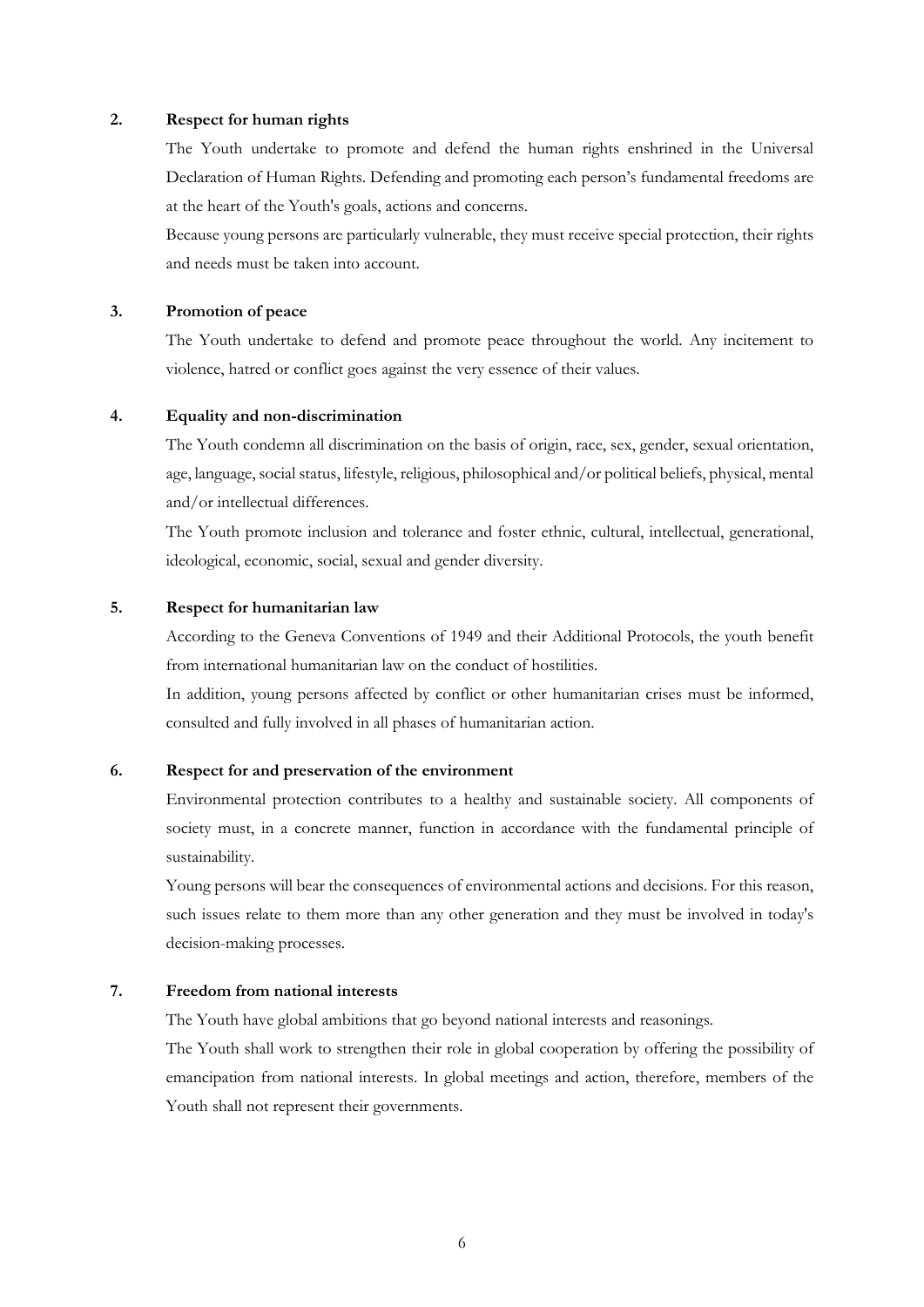#### *Chapter IV: Supplementary Founding Documents*

#### *Article 7*

The Youth draw inspiration from and shall act in accordance with the following instruments:

- Universal Declaration of Human Rights (1948);
- International Covenant on Civil and Political Rights (1976);
- International Covenant on Economic, Social and Cultural Rights (1976);
- Convention on the Elimination of All Forms of Discrimination against Women (1979);
- Convention on the Rights of the Child (1989).

#### *Article 8*

The Youth recognize the 17 Sustainable Development Goals (SDGs) set out in the 2030 Agenda for Sustainable Development and shall contribute to achieving them. The Youth shall consider and contribute in the same way to the objectives that will be set in the future.

## **Part 2: Our Vision**

#### *Chapter I: Our Vision for the Youth*

#### *Article 9*

<sup>1</sup> The Youth shall set the objectives of its actions and assemblies based on the 2030 Agenda for Sustainable Development and future Agendas.

<sup>2</sup> The Youth shall draw on the interactions and proposals from their online platform to determine their objectives and priorities.

<sup>3</sup> The Youth shall hold World Youth Assemblies to allow young persons to gather, debate and establish their own objectives and actions.

#### *Article 10*

<sup>1</sup> The Youth aim to collaborate globally, welcoming contributions and testimonies from all countries and regions of the world.

<sup>2</sup> The Youth aspire to cover the major issues confronting young persons worldwide by seeking common solutions.

<sup>3</sup> The Youth wish to establish hand-in-hand collaboration with the UN to make the solutions proposed by young persons a reality on the ground.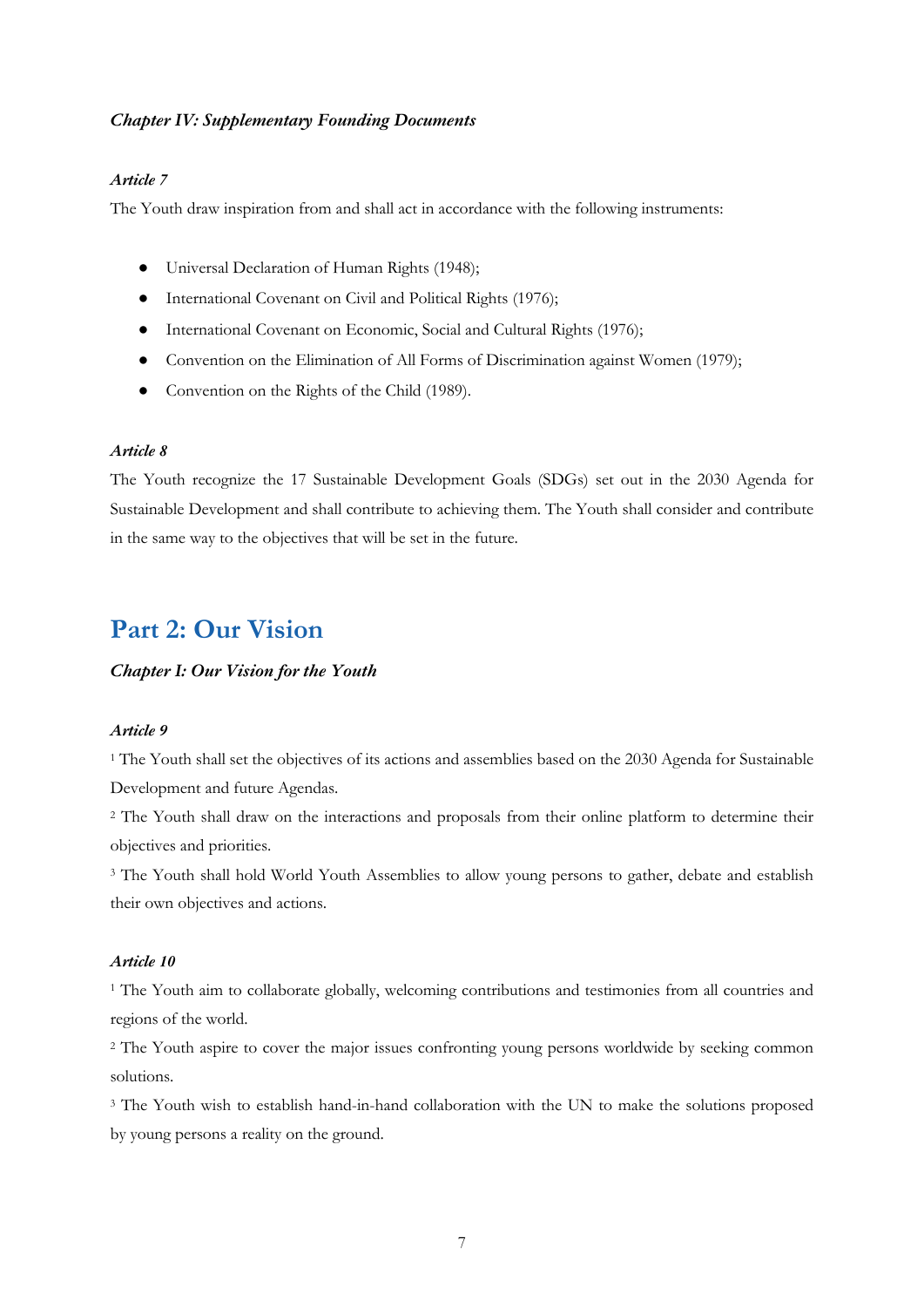<sup>4</sup> The Youth aspire to have their demands recognized globally and to gain legitimacy and visibility in order to impact as many young people in the world as possible.

<sup>5</sup> The Youth intend for no young person in the world to have to keep a problem or idea to themselves. The system of sharing must be accessible, and this principle upheld in everyone's mind.

<sup>6</sup> The Youth demand to be included in the decision-making processes of institutions and in society.

#### *Chapter II: Vision of the world*

#### *Article 11*

<sup>1</sup> The Youth advocate for a world where the core universal values are respected and cherished by all.

<sup>2</sup> The Youth call for a world, where one can project into the future with confidence and serenity.

<sup>3</sup> The Youth understand that resilience is essential to a healthy and sustainable world. They call for this quality to be built into every organizational system.

<sup>4</sup> The Youth call for a world in which every generation is included and considered for what they have left behind, what they achieve, and what they project to do.

<sup>5</sup> The Youth are aware of the environmental, economic, political and institutional interdependence of the world and call on all communities to look after the health of their own structures and not harm others.

## **Part 3: Actions**

#### *Chapter I – Online Platform*

#### *Article 12*

<sup>1</sup> The online platform is a virtual space for collecting and sharing solutions to the SDGs.

<sup>2</sup> It was created to bring together young persons around global and local issues, an interactive tool geared towards finding solutions to the Youth's objectives outlined in Art. 20.

#### *Article 13*

<sup>1</sup> Anyone may access and participate on the online platform on the Geneva Youth Call (GYC) website.

<sup>2</sup> The platform shall promote collective citizen participation; everyone is invited to freely contribute. This global offer shall not be limited on the basis of region, gender, age or any individual characteristic.

#### *Article 14*

<sup>1</sup> Each contribution shall be published on the GYC website, visible to all, subject to compliance with the Youth's values and provisions.

<sup>2</sup> Publishing a problem allows any person to propose a solution with the aim of, in particular, establishing links between problems and proposed solutions and creating a general trend of mutual aid.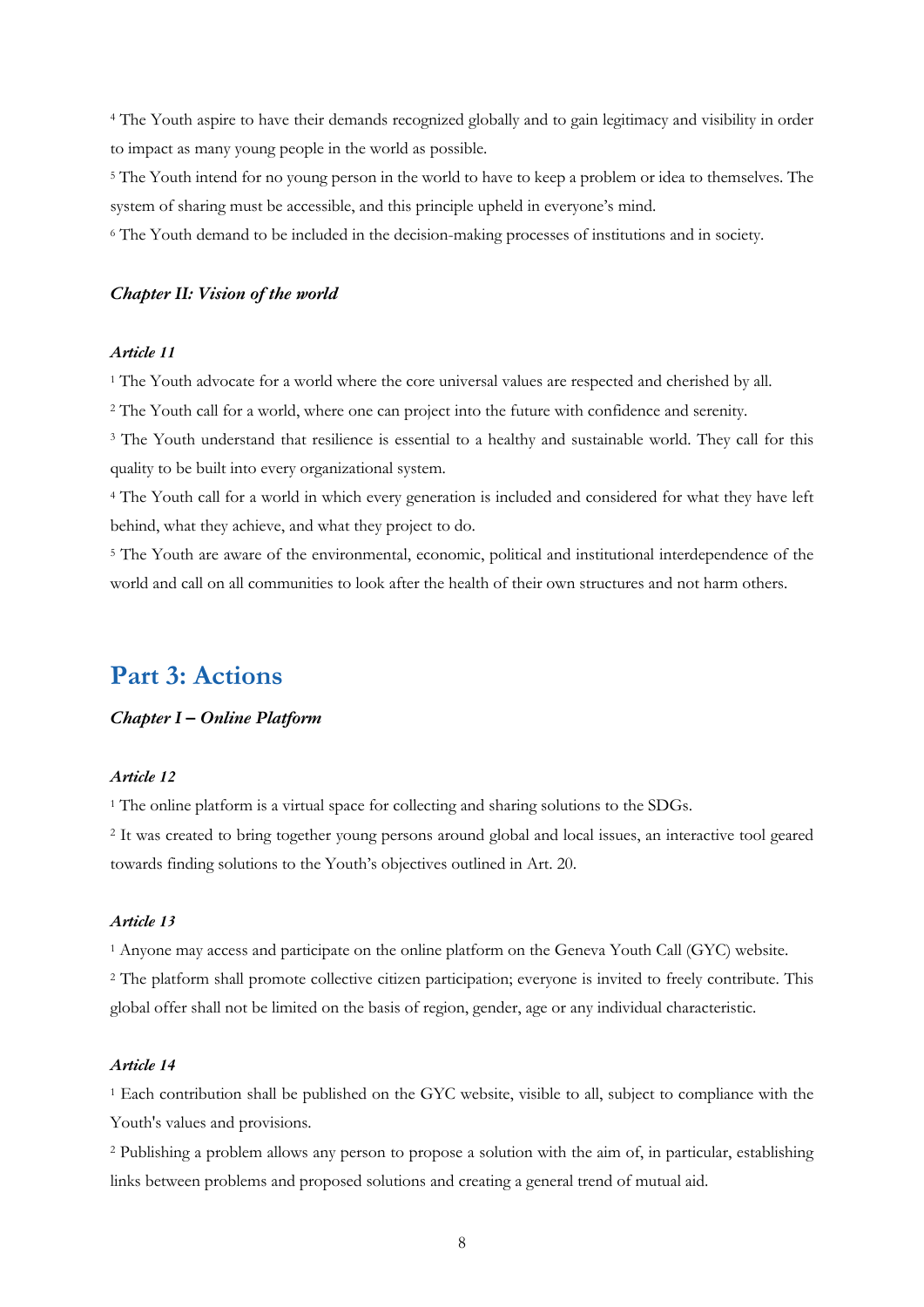#### *Article 15*

The solutions presented on the platform may be considered at World Youth Assemblies.

#### *Chapter II - World Youth Assemblies*

#### *Article 16*

<sup>1</sup> The World Youth Assembly is an annual event where young persons come together to propose local and international solutions in relation with the SDGs and future development objectives.

<sup>2</sup> The primary goal of the Assembly is to generate solutions that are put forward by the Youth and are as concrete and implementable as possible.

<sup>3</sup> The World Youth Assembly is a place of debate, deliberation, decision making and reflection on the implementation of proposed solutions.

#### *Article 17*

<sup>1</sup> Participation in the World Youth Assembly is open to all members of the Youth, as defined in art. 3, within the limits of the resources available for the Assembly.

<sup>2</sup> If, for technical and logistical reasons, the organizers of the World Youth Assembly have to select applicants, they will do so in a non-arbitrary manner and in accordance with the values set out in point 4 of art. 6.

#### *Article 18*

<sup>1</sup> The World Youth Assembly is organized each year around a specific theme related to the SDGs. This focus aims to concentrate the attention and efforts of Assembly participants on a particular issue in order to be able to respond more precisely and effectively.

<sup>2</sup> The chosen theme is divided into different sub-themes in order to discuss, debate and collect specific contributions for each sub-theme in small groups.

<sup>3</sup> The solutions provided are intended to be concrete and applicable.

#### *Article 19*

At the end of the World Youth Assembly, the solutions proposed by the Assembly participants shall be integrated into the editable part of this Youth Charter.

## **Part 4: Objectives**

#### *Article 20*

<sup>1</sup> The Youth's objectives are as follows: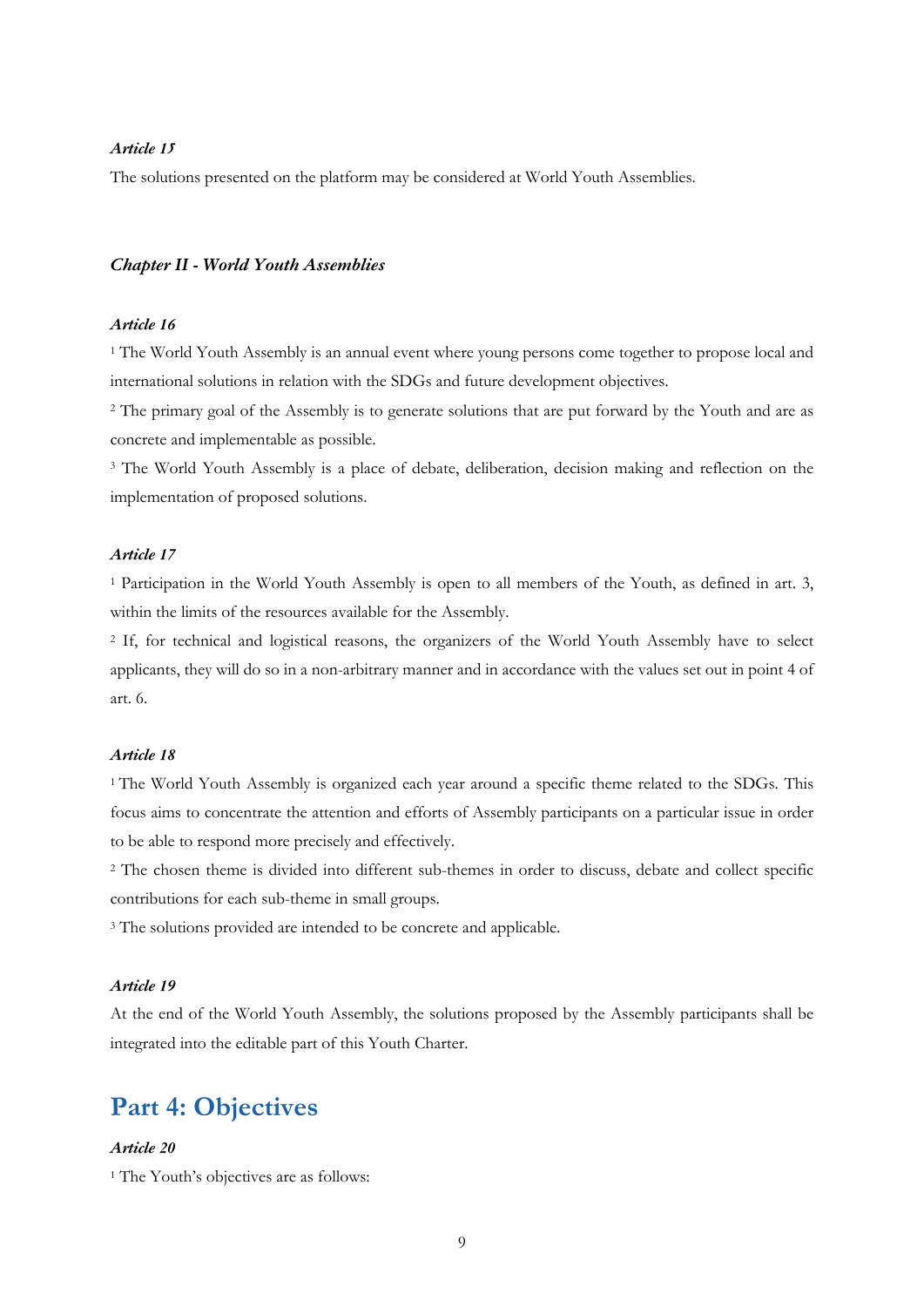- To protect the environment;
- To guarantee equal access to health care;
- To guarantee equal access to quality food;
- To guarantee equal access to quality, clean potable water;
- To promote human rights;
- To guarantee equal access to quality education;
- To limit and manage conflict by peaceful means;
- To strengthen global solidarity;
- To promote the responsible use of technology.

<sup>2</sup> These objectives shall be followed by appropriate action, within the limits of the Youth's competencies.

<sup>3</sup>The Youth undertake to work towards these objectives by establishing concrete solutions at World Youth Assemblies.

#### *Article 21*

1The Youth define "environmental protection" as the measures to be taken to limit or eliminate the negative impact of human activities on the environment.

<sup>2</sup> The Youth consider environmental protection as a key objective and underscore that urgent action based on the scientific community's projections must be taken against climate change.

<sup>3</sup> In their commitment to environmental protection, the Youth have established the sub-objectives included in the editable part of the Charter.

#### *Article 22*

<sup>1</sup> The Youth hereby adopt the WHO's definition of health: "a state of complete physical, mental and social well-being and not merely the absence of disease or infirmity".

<sup>2</sup> The Youth consider universal access to quality health care services a key objective and underscore that urgent action must be taken in times of pandemic and serious health insecurity.

#### *Article 23*

<sup>1</sup>To meet their objective to guarantee access to quality food, the Youth shall adopt the UN's "Zero Hunger" goal, whose purpose is to end hunger, achieve food security and improved nutrition, and promote sustainable agriculture.

<sup>2</sup> The Youth consider access to quality food a key objective.

<sup>3</sup> The Youth aim in particular to better allocate resources and reduce food wastage.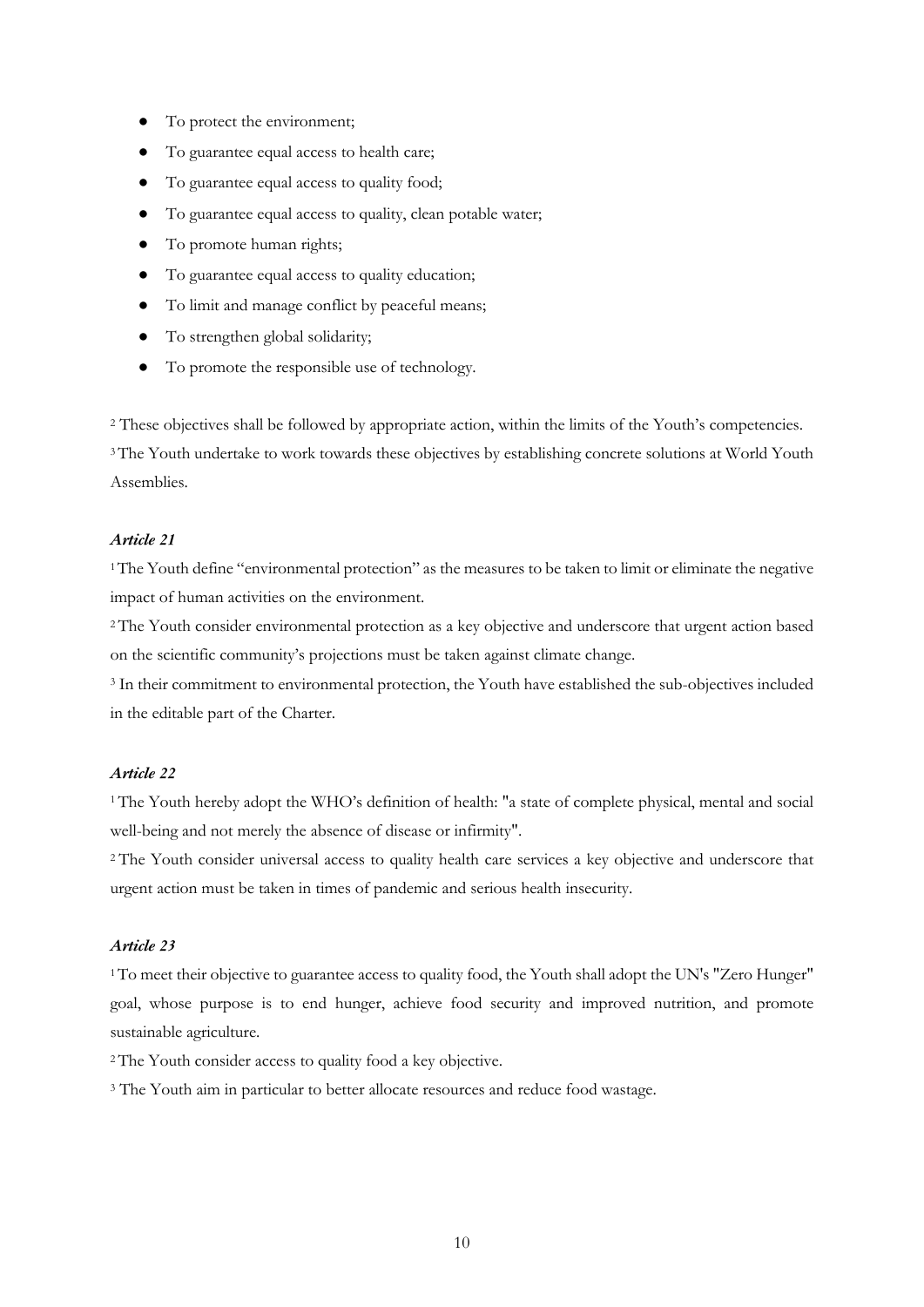#### *Article 24*

<sup>1</sup> The Youth define access to quality potable water as access to basic services, such as clean drinking water, functional sanitation facilities and improved water distribution.

<sup>2</sup> Water allows us to live; it is crucial that every human being have free access to it. For this reason, the Youth consider access to quality potable water a key objective.

#### *Article 25*

<sup>1</sup> The Youth hereby recognize human rights as defined in the United Nations' Universal Declaration of Human Rights.

2These rights include the right to life and liberty, freedom from torture and slavery, the right to freedom of opinion and expression and the right to work and to education.

<sup>3</sup> The Youth consider the promotion of human rights a key objective.

#### *Article 26*

<sup>1</sup> The Youth define access to quality education as every child receiving access to a recognized educational programme for a minimum of 11 years, in general from the age of 4 to 16. It must be accessible to all, without prejudice to sex, origin, opinion, language, social status or any other ground for discrimination. As proportionately fewer girls than boys attend school, girls in particular must have access to education.

2Education is a fundamental human right enshrined in the United Nations' Universal Declaration of Human Rights.

<sup>3</sup>The promotion of quality education that is accessible to all is a key objective in order to train the youth of tomorrow, equipping them with the tools for healthy development.

#### *Article 27*

<sup>1</sup> The Youth define the limiting of conflict as all means by which the international community and civil society can diminish international and non-international conflict.

<sup>2</sup> Limiting conflict is a key objective for the Youth in order to build a safer, more united world. Young persons are still forging their identity and can either incite violence or help stop it. If they are well trained, organized and supervised, they will have great potential to bring about qualitative change to conflicts.

<sup>3</sup> In line with this objective, the Youth encourage the promotion of and respect for international humanitarian law both in situations of conflict and in the absence of conflict.

#### *Article 28*

<sup>1</sup> The Youth define global solidarity as cooperation and mutual aid that is established between and among persons and go beyond national interests.

<sup>2</sup> The Youth underscore the importance of quality communication in order to avoid misunderstandings between persons and achieve better mutual understanding.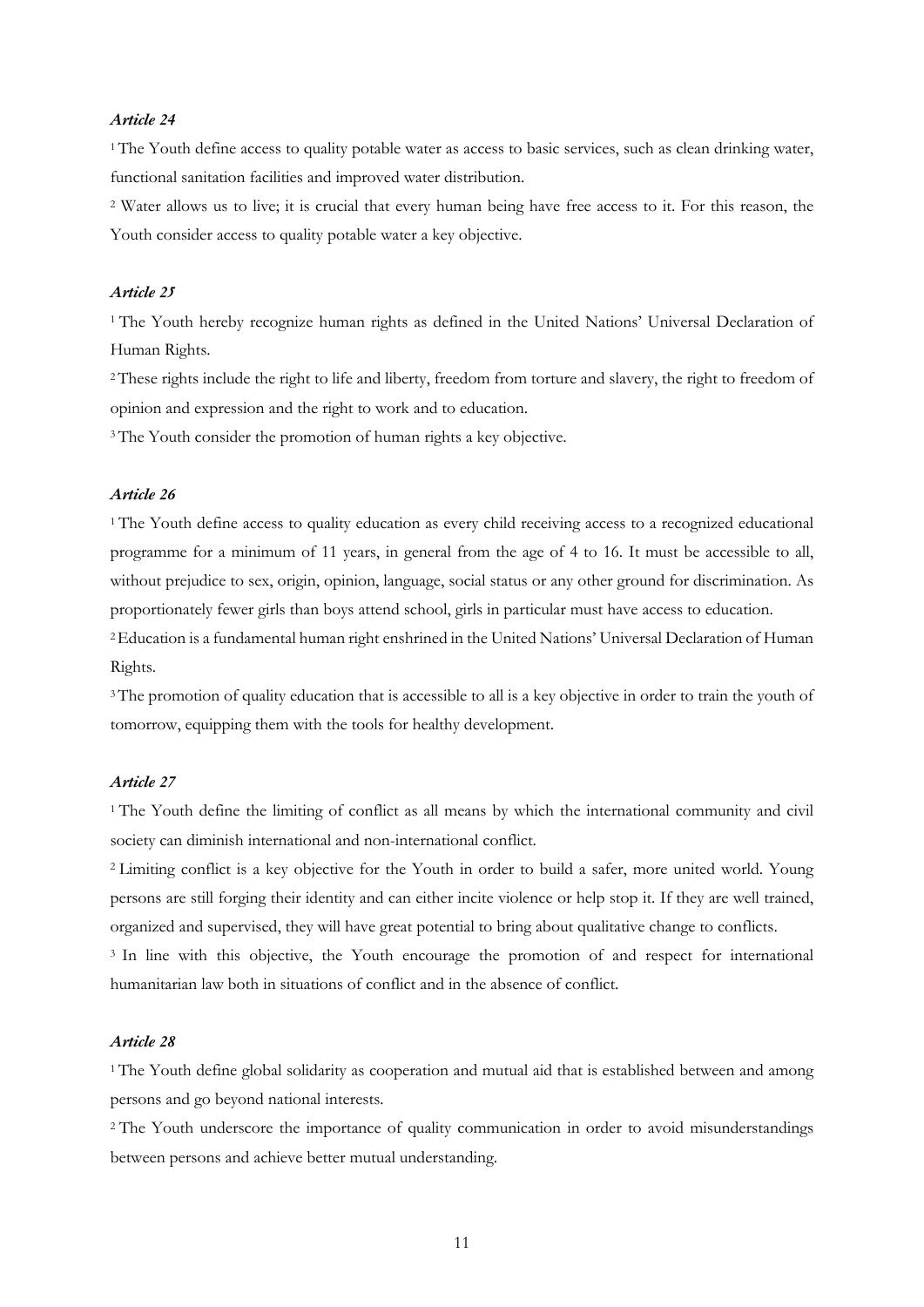<sup>3</sup> Global cooperation is particularly important for the Youth in order to promote a future society that respects the objectives of this Charter.

#### *Article 29*

<sup>1</sup> The Youth define the promotion of the use of technology as developing access to technology in remote areas, learning how to use it, and constantly innovating said technology.

<sup>2</sup> Promoting the use of technology is particularly important because technology contributes to achieving the other objectives in the World Youth Charter, such as education, environmental protection, access to health and access to safe food and water.

<sup>3</sup> The Youth underscore the importance of regulating technology and recognize its risks, such as threats to privacy, to certain jobs and of increased inequality.

## **Solutions**

This is the editable part of the Charter. It shall be updated and approved at each World Youth Assembly. The details governing the implementation of the Solutions can be found in the Appendix.

#### *Chapter I: The Environment (Edition WYA/no1/22)*

*This chapter was edited during the World Youth Assembly 2022, from the 20th to the 22nd of April.*

#### **1. Guarantee access to clean water**

#### *1.1 Community association programme for clean water*

The community association programme for clean water will equip young people and the rest of their communities to launch projects for access to clean water. The programme's main objective is to provide a standardized information toolkit with a view to, among other goals, raising awareness of the applicable laws and training community associations to lobby their governments to take action. As a result, people will be able to take precise and positive steps towards guaranteeing access to clean water in their communities.

This solution was written by: Deborah Elendo, Alishoh Khudonazarov, Florence Koch, Milena Sassi, Marina Tamer, Sharon Matongo, Fatouma Mohamed Barat, Federico Borre, Ghazi Abdullah Muttaqien, Katrina Mehmeti and Joëlle Fuchs.

#### **2. Provide access to renewable energy**

#### *2.1 Solar panels at remote schools*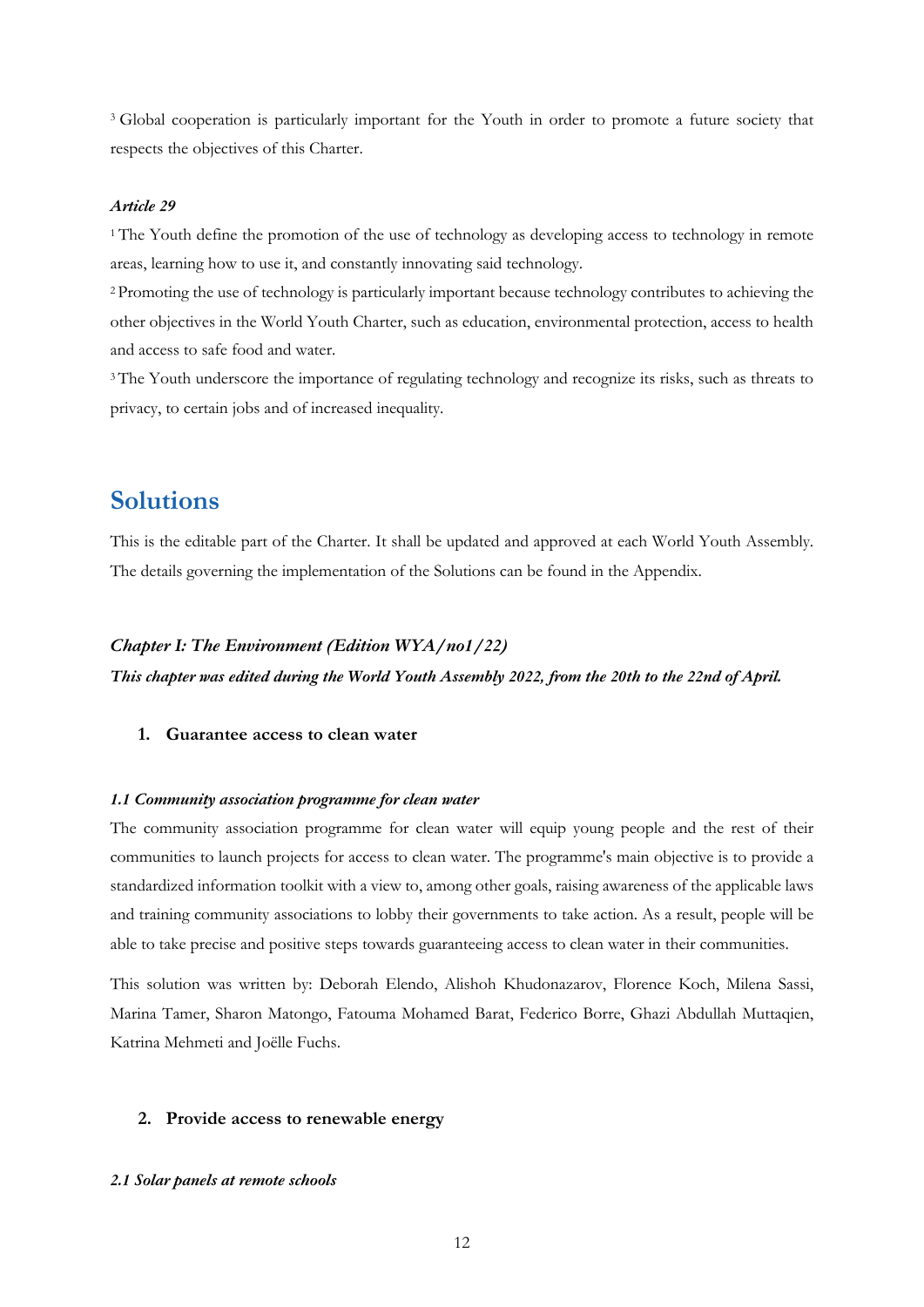The solar panel initiative is aimed at geographically remote schools with limited or no access to clean energy. Through this initiative, we plan to provide access in rural areas to solar energy either by replacing existing fossil fuel generators with solar panels or by installing solar electric systems where there is no access to power. The programme's objectives are to reduce greenhouse gas emissions, increase the level of education overall and address specific energy problems using different means of funding.

This solution was written by: Nicolas Cavadini, Daria Voronina, Erfan Fazli, Chinchilla Perez, Maria Catarina Mendonça, Ange Martin's, Jenssy Alejandra Sánchez Buitrago, Kevin Perreira, Gonçalo Almeida Freitas, Kong Wai Cheung, Adrien Coulon and Thibault Fehlmann.

#### **3. Restore our ecosystems and prevent further deforestation**

#### *3.1 Voicing the concerns of indigenous and local communities*

In the event of poor land management and other breaches of biocultural rights, indigenous and local communities can use our platform to denounce such practices and settle disputes. A 'duties-and-mediation toolkit' will provide information on environmental science and indigenous communities, thus enabling concrete action to solve issues. With this toolkit, we aim to empower remote communities while reducing deforestation and biodiversity loss.

This solution was written by: Andreina Carenza, Juliette Borri, Naraana Enkhjin, Riccarda Heepen, Loïc Merzlic, Gaëlle Fourré, Grayson Goyer, Génio Lay Da Silva and Quentin Knight.

#### **4. Preserve marine biodiversity**

#### *4.1 Campaign to end overfishing*

The lack of transparency and awareness with regard to high-seas industrial fishing has consequences for the entire marine food chain. The campaign to end overfishing thus seeks to improve transparency and raise awareness among the general public, by advocating sustainable fishing practices and developing people's emotional ties to marine life. To increase transparency, we will require vessels to gather video documentation of their fishing methods. In addition, the campaign will raise awareness of governments' financial support for the campaign and the lack of rules and policies on fishing, to appeal to the public's emotions.

This solution was written by: Paula Mogrovejo, Annabelle Azelart, Benno Pouly, Jeanne Cordy, Mathieu, Cosandier, Mylan Evrard, Matteo Braizat, Areen De and Victor Amoretti.

#### *4.2 'National Social Network' to boost local involvement*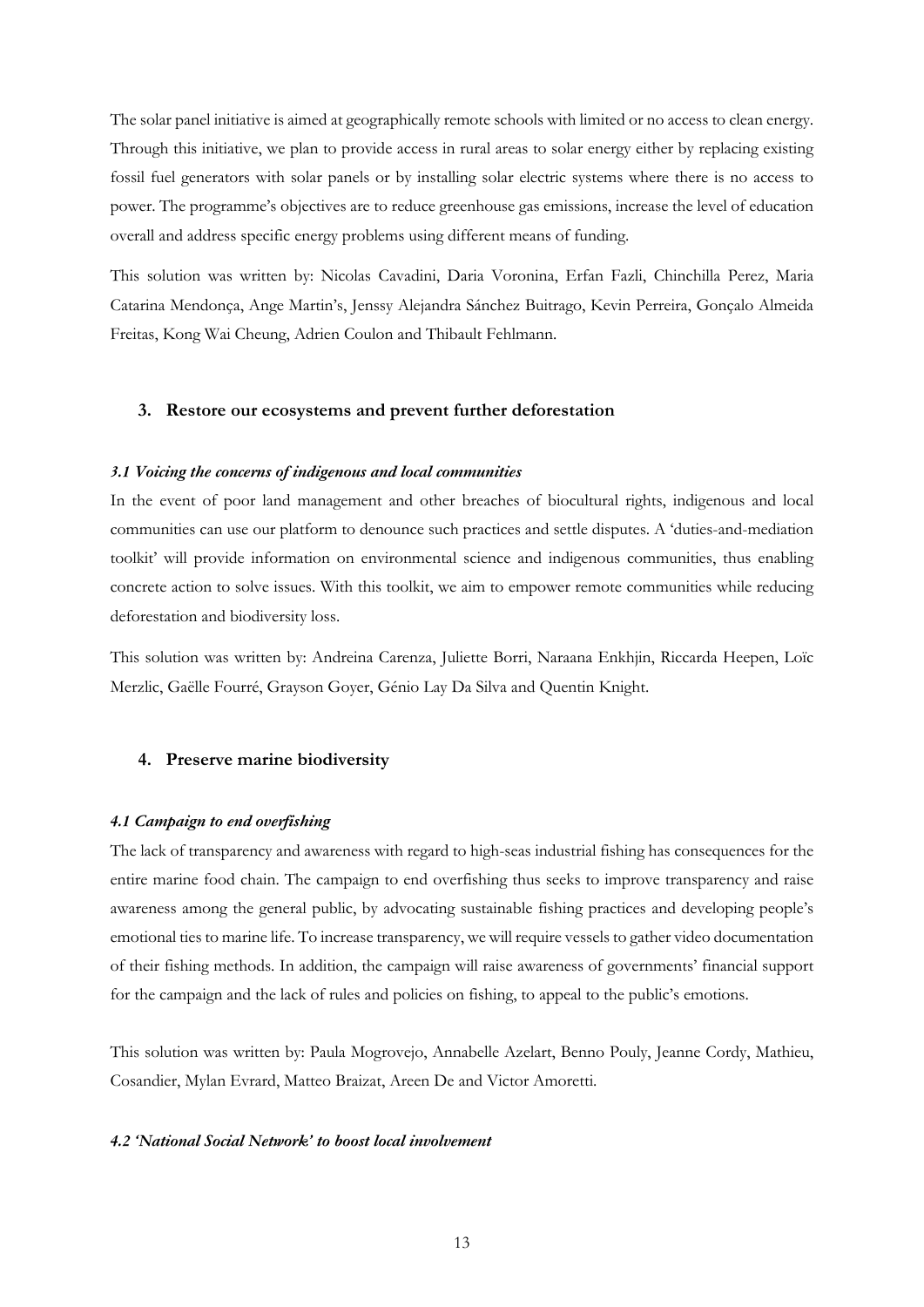This initiative will use social media to effectively advocate for marine biodiversity, address the threats to it, and educate the public. Schools can carry out marine conservation campaigns in coastal regions to raise awareness among the youngest in society. Social media will be used to address important issues and mobilize local volunteers. Specific bodies will conduct research and prepare national marine biodiversity statistics to better educate the public and thus equip them to develop effective, concrete solutions together with stakeholders in the field. People will receive updates on volunteering opportunities, fundraisers, petitions and events.

This solution was written by: Lakshita Nathawat

#### **5. Work towards sustainable consumption and production**

#### *5.1 Sustainable Eating and Nutrition Programme*

The Sustainable Eating and Nutrition Programme will target excessive meat consumption and its environmental impacts. It will be a customizable four-tier programme to help communities decrease meat consumption through individual and government action. We plan to organize awarenessraising activities, make sustainable meat alternatives available to families and eventually to entire communities, and advocate for change in public policy and collective behaviour. The programme will help fight animal cruelty, health problems related to excessive meat consumption, and reduce communities' carbon footprint.

This solution was written by: Ambroise Crittin, Qing Li, Mélanie Rufi, Besma Abdallah, Matilda Tedde, Marta La Placa, Sybille Revel, Clara George, Nishtha Agarwal, Leïla Joutet and Aliénor Casaï.

#### **6. Fight plastic waste**

#### *6.1 Plast'week™ - Plastic pollution awareness week*

Plast'week™ is geared towards organizations that seek to raise awareness of the danger of plastics to human health and the environment. There will be an online platform accessible to the public that will allow users to organize customized plastic pollution awareness weeks based on three pillars: learn, care and act. Plast'week™ will help fill the lack of local action within institutions regarding the impact of plastic waste and urge participants to change their habits.

This solution was written by: Ellen Foloppe, Madeleine Wild, Anouk Grunberg, Maya Lau, Duanxia Xu, Ganjargal Borgilchuluun, Laura Negredo and Noé Lukundula.